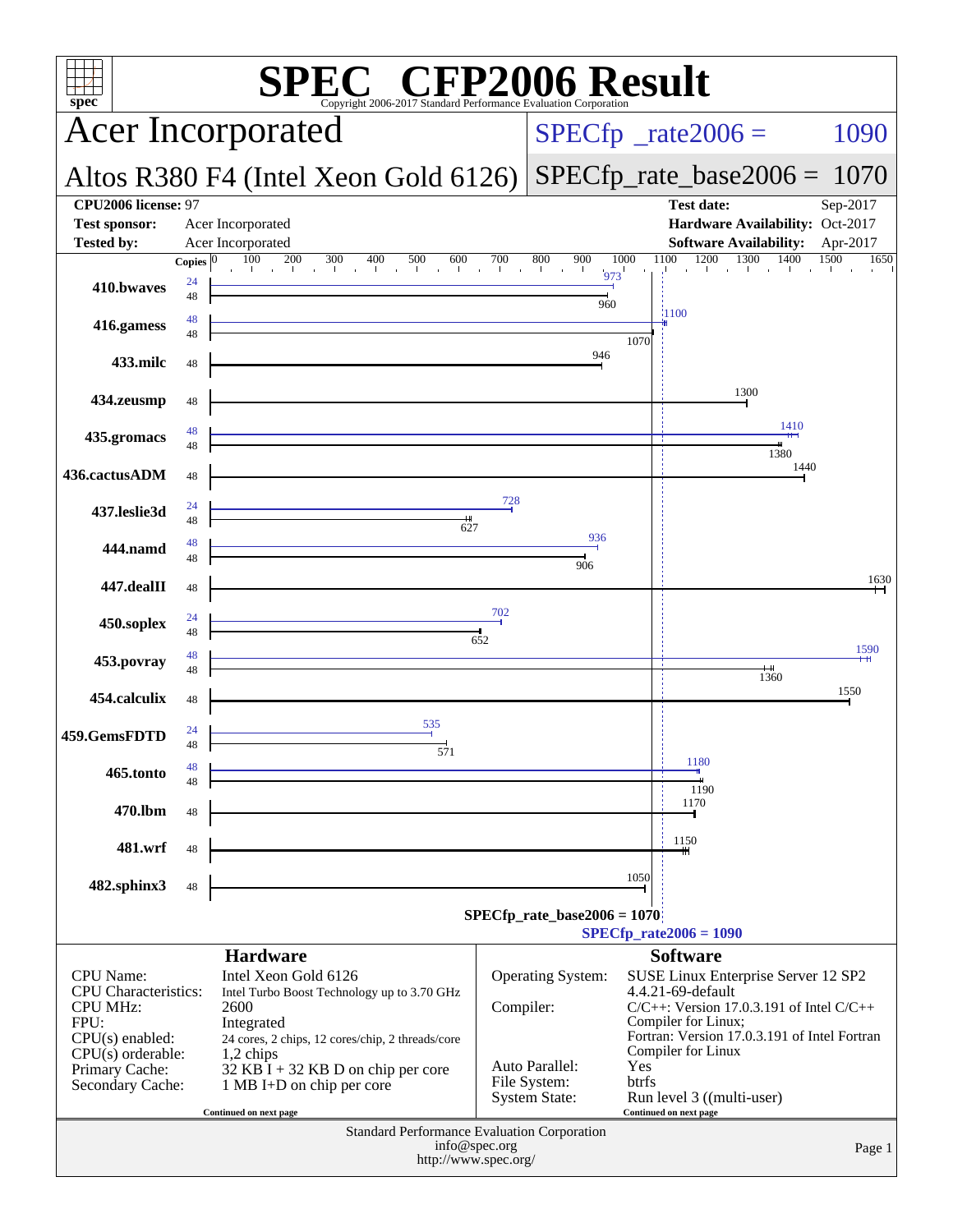

Acer Incorporated

### $SPECfp_rate2006 = 1090$  $SPECfp_rate2006 = 1090$

Altos R380 F4 (Intel Xeon Gold 6126) [SPECfp\\_rate\\_base2006 =](http://www.spec.org/auto/cpu2006/Docs/result-fields.html#SPECfpratebase2006) 1070

**[CPU2006 license:](http://www.spec.org/auto/cpu2006/Docs/result-fields.html#CPU2006license)** 97 **[Test date:](http://www.spec.org/auto/cpu2006/Docs/result-fields.html#Testdate)** Sep-2017 **[Test sponsor:](http://www.spec.org/auto/cpu2006/Docs/result-fields.html#Testsponsor)** Acer Incorporated **[Hardware Availability:](http://www.spec.org/auto/cpu2006/Docs/result-fields.html#HardwareAvailability)** Oct-2017 **[Tested by:](http://www.spec.org/auto/cpu2006/Docs/result-fields.html#Testedby)** Acer Incorporated **[Software Availability:](http://www.spec.org/auto/cpu2006/Docs/result-fields.html#SoftwareAvailability)** Apr-2017 [L3 Cache:](http://www.spec.org/auto/cpu2006/Docs/result-fields.html#L3Cache) 19.25 MB I+D on chip per chip<br>Other Cache: None [Other Cache:](http://www.spec.org/auto/cpu2006/Docs/result-fields.html#OtherCache) [Memory:](http://www.spec.org/auto/cpu2006/Docs/result-fields.html#Memory) 384 GB (12 x 32 GB 2Rx4 PC4-2666V-R) [Disk Subsystem:](http://www.spec.org/auto/cpu2006/Docs/result-fields.html#DiskSubsystem) 1 x 1000 GB SATA, 7200 RPM [Other Hardware:](http://www.spec.org/auto/cpu2006/Docs/result-fields.html#OtherHardware) None [Base Pointers:](http://www.spec.org/auto/cpu2006/Docs/result-fields.html#BasePointers) 32/64-bit<br>Peak Pointers: 32/64-bit [Peak Pointers:](http://www.spec.org/auto/cpu2006/Docs/result-fields.html#PeakPointers) [Other Software:](http://www.spec.org/auto/cpu2006/Docs/result-fields.html#OtherSoftware) None

**[Results Table](http://www.spec.org/auto/cpu2006/Docs/result-fields.html#ResultsTable)**

| Results Table     |               |                                                                                                          |       |                |             |                |       |               |                |              |                |              |                |              |
|-------------------|---------------|----------------------------------------------------------------------------------------------------------|-------|----------------|-------------|----------------|-------|---------------|----------------|--------------|----------------|--------------|----------------|--------------|
|                   | <b>Base</b>   |                                                                                                          |       |                |             | <b>Peak</b>    |       |               |                |              |                |              |                |              |
| <b>Benchmark</b>  | <b>Copies</b> | <b>Seconds</b>                                                                                           | Ratio | <b>Seconds</b> | Ratio       | <b>Seconds</b> | Ratio | <b>Copies</b> | <b>Seconds</b> | <b>Ratio</b> | <b>Seconds</b> | <b>Ratio</b> | <b>Seconds</b> | <b>Ratio</b> |
| 410.bwayes        | 48            | 679                                                                                                      | 961   | 680            | 959         | 679            | 960   | 24            | 335            | 973          | 335            | 973          | 335            | 973          |
| $416$ .gamess     | 48            | 878                                                                                                      | 1070  | 879            | <b>1070</b> | 880            | 1070  | 48            | 857            | 1100         | 855            | <b>1100</b>  | 851            | 1100         |
| $433$ .milc       | 48            | 466                                                                                                      | 946   | 465            | 947         | 466            | 946   | 48            | 466            | 946          | 465            | 947          | 466            | 946          |
| $434$ . zeusmp    | 48            | 337                                                                                                      | 1300  | 337            | 1300        | 337            | 1300  | 48            | 337            | 1300         | 337            | 1300         | 337            | 1300         |
| $435$ . gromacs   | 48            | 248                                                                                                      | 1380  | 249            | 1380        | 249            | 1370  | 48            | 241            | 1420         | 245            | 1400         | 244            | <b>1410</b>  |
| 436.cactusADM     | 48            | 399                                                                                                      | 1440  | 399            | 1440        | 400            | 1430  | 48            | 399            | 1440         | 399            | 1440         | 400            | 1430         |
| 437.leslie3d      | 48            | 729                                                                                                      | 619   | 716            | 630         | 720            | 627   | 24            | 309            | 730          | 310            | 727          | 310            | 728          |
| 444.namd          | 48            | 425                                                                                                      | 906   | 426            | 905         | 425            | 906   | 48            | 412            | 935          | 411            | 936          | 411            | 936          |
| $447$ .dealII     | 48            | 342                                                                                                      | 1610  | 337            | 1630        | 336            | 1630  | 48            | 342            | 1610         | 337            | 1630         | 336            | 1630         |
| $450$ .soplex     | 48            | 613                                                                                                      | 653   | 615            | 651         | 614            | 652   | 24            | 284            | 704          | 285            | 702          | 285            | 702          |
| $453$ .povray     | 48            | 191                                                                                                      | 1340  | 188            | 1360        | 188            | 1360  | 48            | 162            | 1570         | 160            | 1590         | 161            | 1590         |
| 454.calculix      | 48            | 256                                                                                                      | 1550  | 256            | 1540        | 256            | 1550  | 48            | 256            | 1550         | 256            | 1540         | 256            | 1550         |
| 459.GemsFDTD      | 48            | 893                                                                                                      | 570   | 892            | 571         | 893            | 571   | 24            | 476            | 535          | 475            | 536          | 477            | 534          |
| 465.tonto         | 48            | 397                                                                                                      | 1190  | 399            | 1180        | 397            | 1190  | 48            | 399            | 1180         | 401            | 1180         | 400            | <b>1180</b>  |
| 470.1bm           | 48            | 565                                                                                                      | 1170  | 562            | 1170        | 564            | 1170  | 48            | 565            | 1170         | 562            | 1170         | 564            | 1170         |
| 481.wrf           | 48            | 464                                                                                                      | 1160  | 467            | 1150        | 469            | 1140  | 48            | 464            | 1160         | 467            | 1150         | 469            | 1140         |
| $482$ .sphinx $3$ | 48            | 891                                                                                                      | 1050  | 892            | 1050        | 891            | 1050  | 48            | 891            | 1050         | 892            | 1050         | 891            | 1050         |
|                   |               | Results appear in the order in which they were run. Bold underlined text indicates a median measurement. |       |                |             |                |       |               |                |              |                |              |                |              |

### **[Submit Notes](http://www.spec.org/auto/cpu2006/Docs/result-fields.html#SubmitNotes)**

 The numactl mechanism was used to bind copies to processors. The config file option 'submit' was used to generate numactl commands to bind each copy to a specific processor. For details, please see the config file.

### **[Operating System Notes](http://www.spec.org/auto/cpu2006/Docs/result-fields.html#OperatingSystemNotes)**

Stack size set to unlimited using "ulimit -s unlimited"

### **[Platform Notes](http://www.spec.org/auto/cpu2006/Docs/result-fields.html#PlatformNotes)**

 BIOS Configuration: CPU Power and Performance Policy set to Performance IMC set to 1-way interleaving

Continued on next page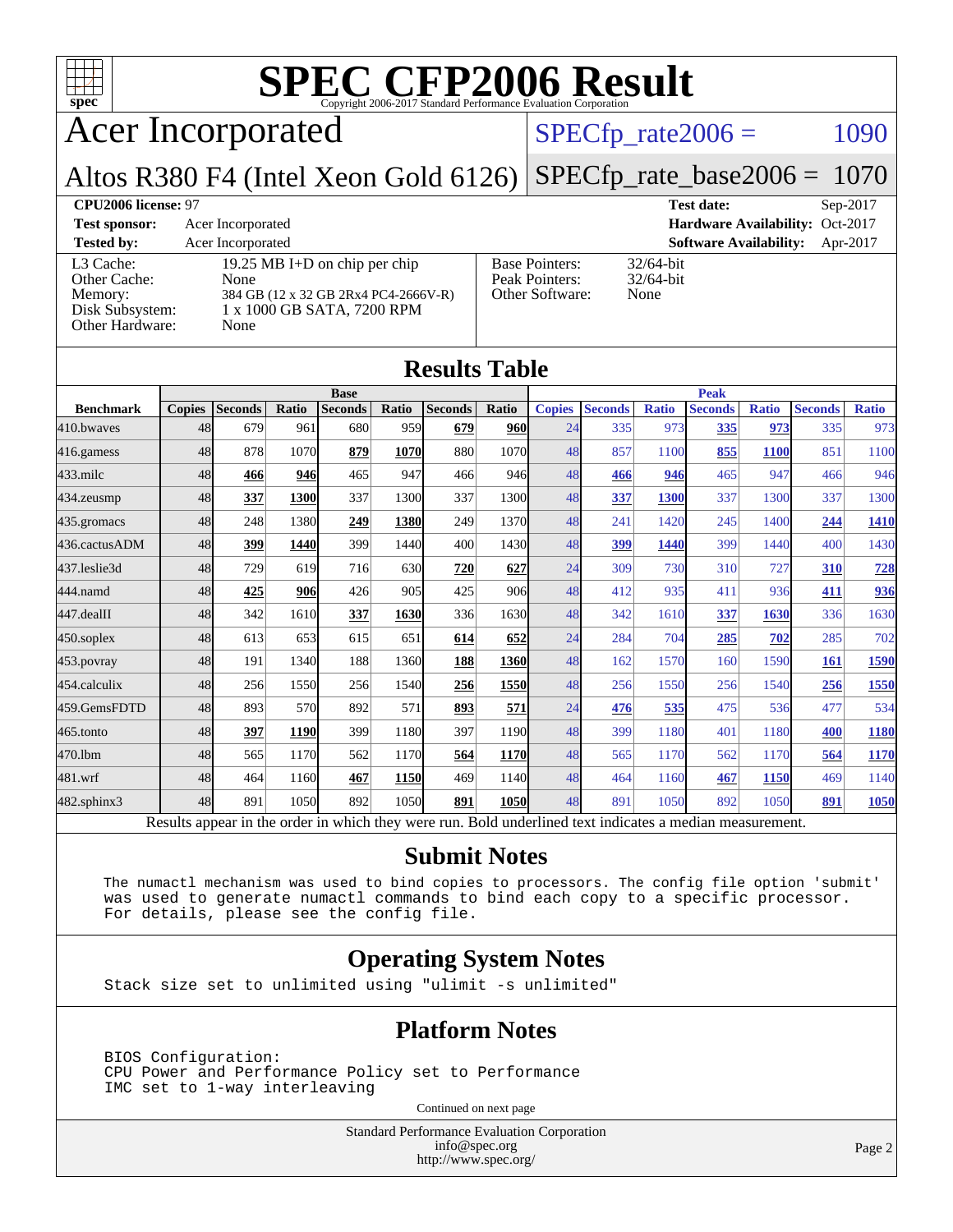| ÷<br>7 |  |  |  |  |  |
|--------|--|--|--|--|--|

Acer Incorporated

 $SPECTp\_rate2006 = 1090$ 

Altos R380 F4 (Intel Xeon Gold 6126) [SPECfp\\_rate\\_base2006 =](http://www.spec.org/auto/cpu2006/Docs/result-fields.html#SPECfpratebase2006) 1070

**[CPU2006 license:](http://www.spec.org/auto/cpu2006/Docs/result-fields.html#CPU2006license)** 97 **[Test date:](http://www.spec.org/auto/cpu2006/Docs/result-fields.html#Testdate)** Sep-2017 **[Test sponsor:](http://www.spec.org/auto/cpu2006/Docs/result-fields.html#Testsponsor)** Acer Incorporated **Acceleration Availability:** Oct-2017 **[Tested by:](http://www.spec.org/auto/cpu2006/Docs/result-fields.html#Testedby)** Acer Incorporated **[Software Availability:](http://www.spec.org/auto/cpu2006/Docs/result-fields.html#SoftwareAvailability)** Apr-2017

### **[Platform Notes \(Continued\)](http://www.spec.org/auto/cpu2006/Docs/result-fields.html#PlatformNotes)**

Standard Performance Evaluation Corporation [info@spec.org](mailto:info@spec.org) Sub NUMA Cluster set to enabled Set Fan Profile set to Performance Sysinfo program /usr/cpu2006/config/sysinfo.rev6993 Revision 6993 of 2015-11-06 (b5e8d4b4eb51ed28d7f98696cbe290c1) running on linux-irn9 Sat Sep 9 01:58:24 2017 This section contains SUT (System Under Test) info as seen by some common utilities. To remove or add to this section, see: <http://www.spec.org/cpu2006/Docs/config.html#sysinfo> From /proc/cpuinfo model name : Intel(R) Xeon(R) Gold 6126 CPU @ 2.60GHz 2 "physical id"s (chips) 48 "processors" cores, siblings (Caution: counting these is hw and system dependent. The following excerpts from /proc/cpuinfo might not be reliable. Use with caution.) cpu cores : 12 siblings : 24 physical 0: cores 0 1 3 4 6 8 9 10 11 12 13 14 physical 1: cores 0 1 2 3 4 5 6 8 9 11 12 13 cache size : 19712 KB From /proc/meminfo MemTotal: 394675016 kB HugePages\_Total: 0 Hugepagesize: 2048 kB /usr/bin/lsb\_release -d SUSE Linux Enterprise Server 12 SP2 From /etc/\*release\* /etc/\*version\* SuSE-release: SUSE Linux Enterprise Server 12 (x86\_64) VERSION = 12 PATCHLEVEL = 2 # This file is deprecated and will be removed in a future service pack or release. # Please check /etc/os-release for details about this release. os-release: NAME="SLES" VERSION="12-SP2" VERSION\_ID="12.2" PRETTY NAME="SUSE Linux Enterprise Server 12 SP2" ID="sles" ANSI\_COLOR="0;32" CPE\_NAME="cpe:/o:suse:sles:12:sp2" uname -a: Linux linux-irn9 4.4.21-69-default #1 SMP Tue Oct 25 10:58:20 UTC 2016 (9464f67) x86\_64 x86\_64 x86\_64 GNU/Linux Continued on next page

<http://www.spec.org/>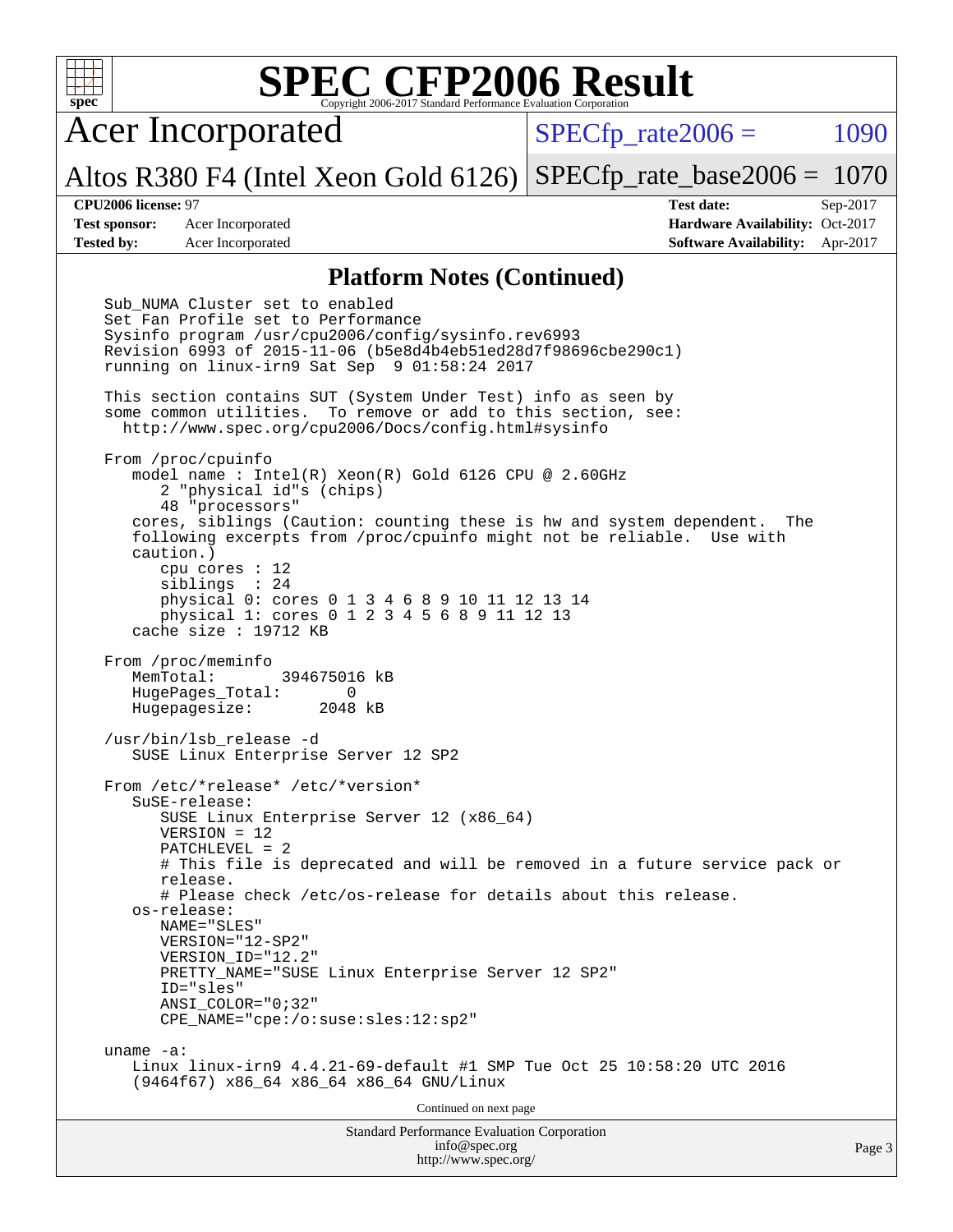

[icpc -m64](http://www.spec.org/cpu2006/results/res2017q4/cpu2006-20170918-49397.flags.html#user_CXXbase_intel_icpc_64bit_fc66a5337ce925472a5c54ad6a0de310)

[Fortran benchmarks](http://www.spec.org/auto/cpu2006/Docs/result-fields.html#Fortranbenchmarks): [ifort -m64](http://www.spec.org/cpu2006/results/res2017q4/cpu2006-20170918-49397.flags.html#user_FCbase_intel_ifort_64bit_ee9d0fb25645d0210d97eb0527dcc06e)

[Benchmarks using both Fortran and C](http://www.spec.org/auto/cpu2006/Docs/result-fields.html#BenchmarksusingbothFortranandC): [icc -m64](http://www.spec.org/cpu2006/results/res2017q4/cpu2006-20170918-49397.flags.html#user_CC_FCbase_intel_icc_64bit_bda6cc9af1fdbb0edc3795bac97ada53) [ifort -m64](http://www.spec.org/cpu2006/results/res2017q4/cpu2006-20170918-49397.flags.html#user_CC_FCbase_intel_ifort_64bit_ee9d0fb25645d0210d97eb0527dcc06e)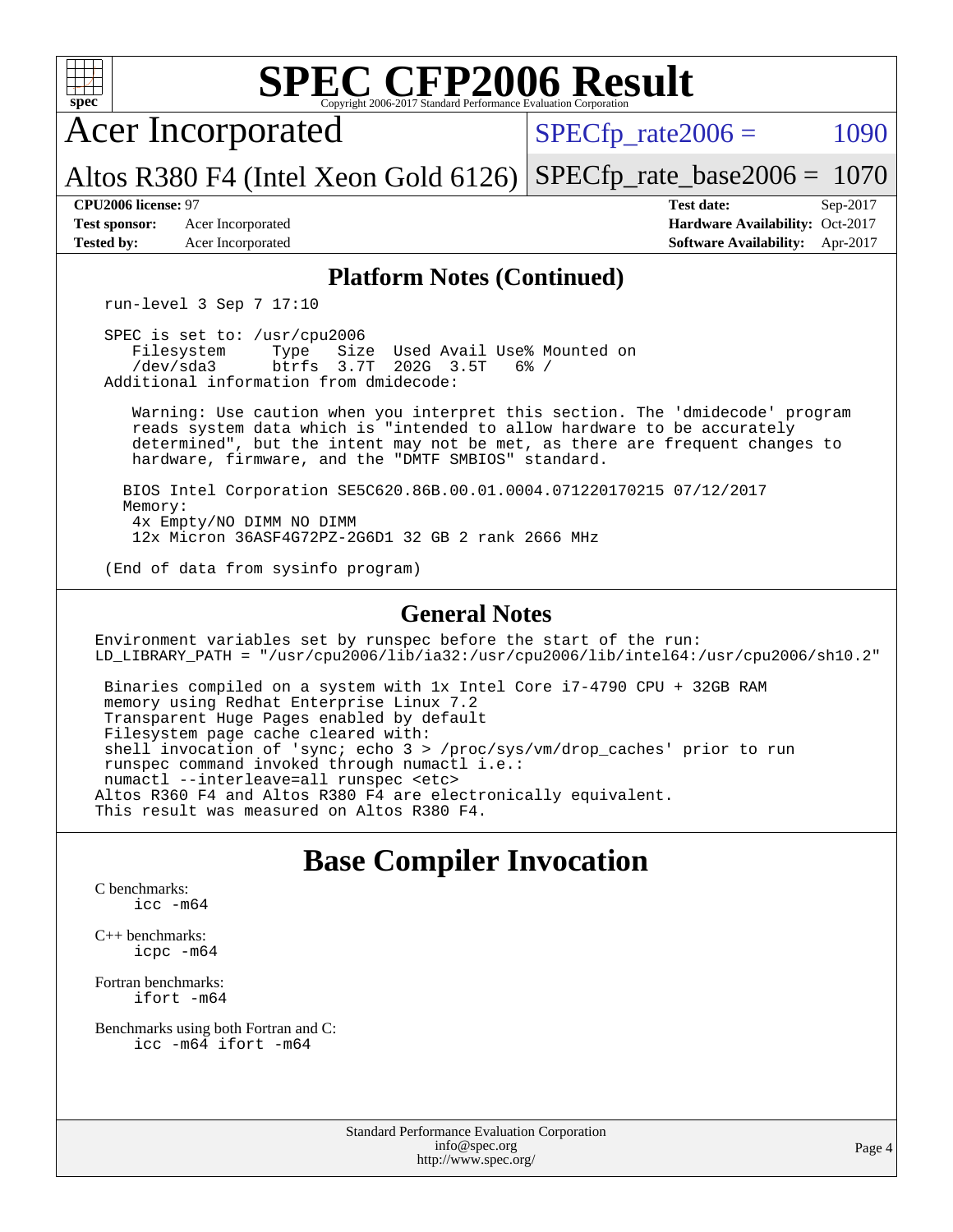

Acer Incorporated

 $SPECTp_rate2006 = 1090$ 

Altos R380 F4 (Intel Xeon Gold 6126) [SPECfp\\_rate\\_base2006 =](http://www.spec.org/auto/cpu2006/Docs/result-fields.html#SPECfpratebase2006) 1070

**[CPU2006 license:](http://www.spec.org/auto/cpu2006/Docs/result-fields.html#CPU2006license)** 97 **[Test date:](http://www.spec.org/auto/cpu2006/Docs/result-fields.html#Testdate)** Sep-2017 **[Test sponsor:](http://www.spec.org/auto/cpu2006/Docs/result-fields.html#Testsponsor)** Acer Incorporated **Acceleration Availability:** Oct-2017 **[Tested by:](http://www.spec.org/auto/cpu2006/Docs/result-fields.html#Testedby)** Acer Incorporated **[Software Availability:](http://www.spec.org/auto/cpu2006/Docs/result-fields.html#SoftwareAvailability)** Apr-2017

## **[Base Portability Flags](http://www.spec.org/auto/cpu2006/Docs/result-fields.html#BasePortabilityFlags)**

| 410.bwaves: -DSPEC CPU LP64<br>416.gamess: -DSPEC_CPU_LP64 |                                                                |
|------------------------------------------------------------|----------------------------------------------------------------|
| 433.milc: -DSPEC CPU LP64                                  |                                                                |
| 434.zeusmp: -DSPEC_CPU_LP64                                |                                                                |
| 435.gromacs: -DSPEC_CPU_LP64 -nofor_main                   |                                                                |
| 436.cactusADM: - DSPEC CPU LP64 - nofor main               |                                                                |
| 437.leslie3d: -DSPEC CPU LP64                              |                                                                |
| 444.namd: -DSPEC CPU LP64                                  |                                                                |
| 447.dealII: -DSPEC CPU LP64                                |                                                                |
| 450.soplex: -DSPEC CPU LP64                                |                                                                |
| 453.povray: -DSPEC_CPU_LP64                                |                                                                |
| 454.calculix: - DSPEC CPU LP64 - nofor main                |                                                                |
| 459. GemsFDTD: - DSPEC CPU LP64                            |                                                                |
| 465.tonto: -DSPEC CPU LP64                                 |                                                                |
| 470.1bm: - DSPEC CPU LP64                                  |                                                                |
|                                                            | 481.wrf: -DSPEC CPU_LP64 -DSPEC_CPU_CASE_FLAG -DSPEC_CPU_LINUX |
| 482.sphinx3: -DSPEC_CPU_LP64                               |                                                                |

## **[Base Optimization Flags](http://www.spec.org/auto/cpu2006/Docs/result-fields.html#BaseOptimizationFlags)**

[C benchmarks](http://www.spec.org/auto/cpu2006/Docs/result-fields.html#Cbenchmarks):

[-xCORE-AVX512](http://www.spec.org/cpu2006/results/res2017q4/cpu2006-20170918-49397.flags.html#user_CCbase_f-xCORE-AVX512) [-ipo](http://www.spec.org/cpu2006/results/res2017q4/cpu2006-20170918-49397.flags.html#user_CCbase_f-ipo) [-O3](http://www.spec.org/cpu2006/results/res2017q4/cpu2006-20170918-49397.flags.html#user_CCbase_f-O3) [-no-prec-div](http://www.spec.org/cpu2006/results/res2017q4/cpu2006-20170918-49397.flags.html#user_CCbase_f-no-prec-div) [-qopt-prefetch](http://www.spec.org/cpu2006/results/res2017q4/cpu2006-20170918-49397.flags.html#user_CCbase_f-qopt-prefetch) [-auto-p32](http://www.spec.org/cpu2006/results/res2017q4/cpu2006-20170918-49397.flags.html#user_CCbase_f-auto-p32) [-qopt-mem-layout-trans=3](http://www.spec.org/cpu2006/results/res2017q4/cpu2006-20170918-49397.flags.html#user_CCbase_f-qopt-mem-layout-trans_170f5be61cd2cedc9b54468c59262d5d)

[C++ benchmarks:](http://www.spec.org/auto/cpu2006/Docs/result-fields.html#CXXbenchmarks)

[-xCORE-AVX512](http://www.spec.org/cpu2006/results/res2017q4/cpu2006-20170918-49397.flags.html#user_CXXbase_f-xCORE-AVX512) [-ipo](http://www.spec.org/cpu2006/results/res2017q4/cpu2006-20170918-49397.flags.html#user_CXXbase_f-ipo) [-O3](http://www.spec.org/cpu2006/results/res2017q4/cpu2006-20170918-49397.flags.html#user_CXXbase_f-O3) [-no-prec-div](http://www.spec.org/cpu2006/results/res2017q4/cpu2006-20170918-49397.flags.html#user_CXXbase_f-no-prec-div) [-qopt-prefetch](http://www.spec.org/cpu2006/results/res2017q4/cpu2006-20170918-49397.flags.html#user_CXXbase_f-qopt-prefetch) [-auto-p32](http://www.spec.org/cpu2006/results/res2017q4/cpu2006-20170918-49397.flags.html#user_CXXbase_f-auto-p32) [-qopt-mem-layout-trans=3](http://www.spec.org/cpu2006/results/res2017q4/cpu2006-20170918-49397.flags.html#user_CXXbase_f-qopt-mem-layout-trans_170f5be61cd2cedc9b54468c59262d5d)

[Fortran benchmarks](http://www.spec.org/auto/cpu2006/Docs/result-fields.html#Fortranbenchmarks):

[-xCORE-AVX512](http://www.spec.org/cpu2006/results/res2017q4/cpu2006-20170918-49397.flags.html#user_FCbase_f-xCORE-AVX512) [-ipo](http://www.spec.org/cpu2006/results/res2017q4/cpu2006-20170918-49397.flags.html#user_FCbase_f-ipo) [-O3](http://www.spec.org/cpu2006/results/res2017q4/cpu2006-20170918-49397.flags.html#user_FCbase_f-O3) [-no-prec-div](http://www.spec.org/cpu2006/results/res2017q4/cpu2006-20170918-49397.flags.html#user_FCbase_f-no-prec-div) [-qopt-prefetch](http://www.spec.org/cpu2006/results/res2017q4/cpu2006-20170918-49397.flags.html#user_FCbase_f-qopt-prefetch)

[Benchmarks using both Fortran and C](http://www.spec.org/auto/cpu2006/Docs/result-fields.html#BenchmarksusingbothFortranandC):

[-xCORE-AVX512](http://www.spec.org/cpu2006/results/res2017q4/cpu2006-20170918-49397.flags.html#user_CC_FCbase_f-xCORE-AVX512) [-ipo](http://www.spec.org/cpu2006/results/res2017q4/cpu2006-20170918-49397.flags.html#user_CC_FCbase_f-ipo) [-O3](http://www.spec.org/cpu2006/results/res2017q4/cpu2006-20170918-49397.flags.html#user_CC_FCbase_f-O3) [-no-prec-div](http://www.spec.org/cpu2006/results/res2017q4/cpu2006-20170918-49397.flags.html#user_CC_FCbase_f-no-prec-div) [-qopt-prefetch](http://www.spec.org/cpu2006/results/res2017q4/cpu2006-20170918-49397.flags.html#user_CC_FCbase_f-qopt-prefetch) [-auto-p32](http://www.spec.org/cpu2006/results/res2017q4/cpu2006-20170918-49397.flags.html#user_CC_FCbase_f-auto-p32) [-qopt-mem-layout-trans=3](http://www.spec.org/cpu2006/results/res2017q4/cpu2006-20170918-49397.flags.html#user_CC_FCbase_f-qopt-mem-layout-trans_170f5be61cd2cedc9b54468c59262d5d)

## **[Peak Compiler Invocation](http://www.spec.org/auto/cpu2006/Docs/result-fields.html#PeakCompilerInvocation)**

[C benchmarks](http://www.spec.org/auto/cpu2006/Docs/result-fields.html#Cbenchmarks): [icc -m64](http://www.spec.org/cpu2006/results/res2017q4/cpu2006-20170918-49397.flags.html#user_CCpeak_intel_icc_64bit_bda6cc9af1fdbb0edc3795bac97ada53)

[C++ benchmarks \(except as noted below\):](http://www.spec.org/auto/cpu2006/Docs/result-fields.html#CXXbenchmarksexceptasnotedbelow) [icpc -m64](http://www.spec.org/cpu2006/results/res2017q4/cpu2006-20170918-49397.flags.html#user_CXXpeak_intel_icpc_64bit_fc66a5337ce925472a5c54ad6a0de310)

450.soplex: [icpc -m32 -L/opt/intel/compilers\\_and\\_libraries\\_2017/linux/lib/ia32](http://www.spec.org/cpu2006/results/res2017q4/cpu2006-20170918-49397.flags.html#user_peakCXXLD450_soplex_intel_icpc_8c35c7808b62dab9ae41a1aa06361b6b)

Continued on next page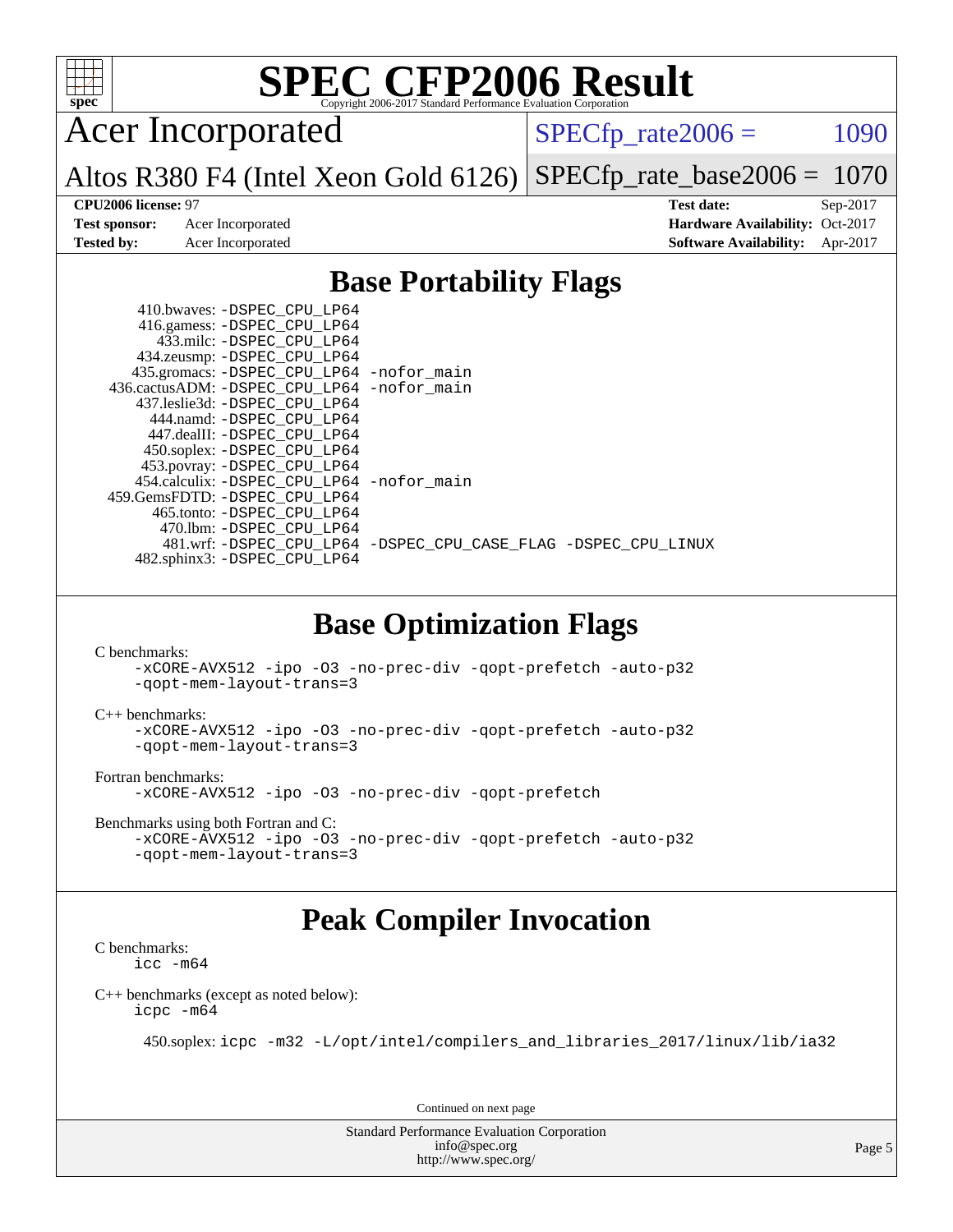

Acer Incorporated

 $SPECTp\_rate2006 = 1090$ 

Altos R380 F4 (Intel Xeon Gold 6126) [SPECfp\\_rate\\_base2006 =](http://www.spec.org/auto/cpu2006/Docs/result-fields.html#SPECfpratebase2006)  $1070$ 

**[Test sponsor:](http://www.spec.org/auto/cpu2006/Docs/result-fields.html#Testsponsor)** Acer Incorporated **Acceleration Availability:** Oct-2017

**[CPU2006 license:](http://www.spec.org/auto/cpu2006/Docs/result-fields.html#CPU2006license)** 97 **[Test date:](http://www.spec.org/auto/cpu2006/Docs/result-fields.html#Testdate)** Sep-2017 **[Tested by:](http://www.spec.org/auto/cpu2006/Docs/result-fields.html#Testedby)** Acer Incorporated **[Software Availability:](http://www.spec.org/auto/cpu2006/Docs/result-fields.html#SoftwareAvailability)** Apr-2017

## **[Peak Compiler Invocation \(Continued\)](http://www.spec.org/auto/cpu2006/Docs/result-fields.html#PeakCompilerInvocation)**

[Fortran benchmarks](http://www.spec.org/auto/cpu2006/Docs/result-fields.html#Fortranbenchmarks): [ifort -m64](http://www.spec.org/cpu2006/results/res2017q4/cpu2006-20170918-49397.flags.html#user_FCpeak_intel_ifort_64bit_ee9d0fb25645d0210d97eb0527dcc06e)

[Benchmarks using both Fortran and C](http://www.spec.org/auto/cpu2006/Docs/result-fields.html#BenchmarksusingbothFortranandC): [icc -m64](http://www.spec.org/cpu2006/results/res2017q4/cpu2006-20170918-49397.flags.html#user_CC_FCpeak_intel_icc_64bit_bda6cc9af1fdbb0edc3795bac97ada53) [ifort -m64](http://www.spec.org/cpu2006/results/res2017q4/cpu2006-20170918-49397.flags.html#user_CC_FCpeak_intel_ifort_64bit_ee9d0fb25645d0210d97eb0527dcc06e)

## **[Peak Portability Flags](http://www.spec.org/auto/cpu2006/Docs/result-fields.html#PeakPortabilityFlags)**

 410.bwaves: [-DSPEC\\_CPU\\_LP64](http://www.spec.org/cpu2006/results/res2017q4/cpu2006-20170918-49397.flags.html#suite_peakPORTABILITY410_bwaves_DSPEC_CPU_LP64) 416.gamess: [-DSPEC\\_CPU\\_LP64](http://www.spec.org/cpu2006/results/res2017q4/cpu2006-20170918-49397.flags.html#suite_peakPORTABILITY416_gamess_DSPEC_CPU_LP64) 433.milc: [-DSPEC\\_CPU\\_LP64](http://www.spec.org/cpu2006/results/res2017q4/cpu2006-20170918-49397.flags.html#suite_peakPORTABILITY433_milc_DSPEC_CPU_LP64) 434.zeusmp: [-DSPEC\\_CPU\\_LP64](http://www.spec.org/cpu2006/results/res2017q4/cpu2006-20170918-49397.flags.html#suite_peakPORTABILITY434_zeusmp_DSPEC_CPU_LP64) 435.gromacs: [-DSPEC\\_CPU\\_LP64](http://www.spec.org/cpu2006/results/res2017q4/cpu2006-20170918-49397.flags.html#suite_peakPORTABILITY435_gromacs_DSPEC_CPU_LP64) [-nofor\\_main](http://www.spec.org/cpu2006/results/res2017q4/cpu2006-20170918-49397.flags.html#user_peakLDPORTABILITY435_gromacs_f-nofor_main) 436.cactusADM: [-DSPEC\\_CPU\\_LP64](http://www.spec.org/cpu2006/results/res2017q4/cpu2006-20170918-49397.flags.html#suite_peakPORTABILITY436_cactusADM_DSPEC_CPU_LP64) [-nofor\\_main](http://www.spec.org/cpu2006/results/res2017q4/cpu2006-20170918-49397.flags.html#user_peakLDPORTABILITY436_cactusADM_f-nofor_main) 437.leslie3d: [-DSPEC\\_CPU\\_LP64](http://www.spec.org/cpu2006/results/res2017q4/cpu2006-20170918-49397.flags.html#suite_peakPORTABILITY437_leslie3d_DSPEC_CPU_LP64) 444.namd: [-DSPEC\\_CPU\\_LP64](http://www.spec.org/cpu2006/results/res2017q4/cpu2006-20170918-49397.flags.html#suite_peakPORTABILITY444_namd_DSPEC_CPU_LP64) 447.dealII: [-DSPEC\\_CPU\\_LP64](http://www.spec.org/cpu2006/results/res2017q4/cpu2006-20170918-49397.flags.html#suite_peakPORTABILITY447_dealII_DSPEC_CPU_LP64) 450.soplex: [-D\\_FILE\\_OFFSET\\_BITS=64](http://www.spec.org/cpu2006/results/res2017q4/cpu2006-20170918-49397.flags.html#user_peakPORTABILITY450_soplex_file_offset_bits_64_438cf9856305ebd76870a2c6dc2689ab) 453.povray: [-DSPEC\\_CPU\\_LP64](http://www.spec.org/cpu2006/results/res2017q4/cpu2006-20170918-49397.flags.html#suite_peakPORTABILITY453_povray_DSPEC_CPU_LP64) 454.calculix: [-DSPEC\\_CPU\\_LP64](http://www.spec.org/cpu2006/results/res2017q4/cpu2006-20170918-49397.flags.html#suite_peakPORTABILITY454_calculix_DSPEC_CPU_LP64) [-nofor\\_main](http://www.spec.org/cpu2006/results/res2017q4/cpu2006-20170918-49397.flags.html#user_peakLDPORTABILITY454_calculix_f-nofor_main) 459.GemsFDTD: [-DSPEC\\_CPU\\_LP64](http://www.spec.org/cpu2006/results/res2017q4/cpu2006-20170918-49397.flags.html#suite_peakPORTABILITY459_GemsFDTD_DSPEC_CPU_LP64) 465.tonto: [-DSPEC\\_CPU\\_LP64](http://www.spec.org/cpu2006/results/res2017q4/cpu2006-20170918-49397.flags.html#suite_peakPORTABILITY465_tonto_DSPEC_CPU_LP64) 470.lbm: [-DSPEC\\_CPU\\_LP64](http://www.spec.org/cpu2006/results/res2017q4/cpu2006-20170918-49397.flags.html#suite_peakPORTABILITY470_lbm_DSPEC_CPU_LP64) 481.wrf: [-DSPEC\\_CPU\\_LP64](http://www.spec.org/cpu2006/results/res2017q4/cpu2006-20170918-49397.flags.html#suite_peakPORTABILITY481_wrf_DSPEC_CPU_LP64) [-DSPEC\\_CPU\\_CASE\\_FLAG](http://www.spec.org/cpu2006/results/res2017q4/cpu2006-20170918-49397.flags.html#b481.wrf_peakCPORTABILITY_DSPEC_CPU_CASE_FLAG) [-DSPEC\\_CPU\\_LINUX](http://www.spec.org/cpu2006/results/res2017q4/cpu2006-20170918-49397.flags.html#b481.wrf_peakCPORTABILITY_DSPEC_CPU_LINUX) 482.sphinx3: [-DSPEC\\_CPU\\_LP64](http://www.spec.org/cpu2006/results/res2017q4/cpu2006-20170918-49397.flags.html#suite_peakPORTABILITY482_sphinx3_DSPEC_CPU_LP64)

## **[Peak Optimization Flags](http://www.spec.org/auto/cpu2006/Docs/result-fields.html#PeakOptimizationFlags)**

[C benchmarks](http://www.spec.org/auto/cpu2006/Docs/result-fields.html#Cbenchmarks):

433.milc: basepeak = yes

```
470.lbm: basepeak = yes
```
 $482$ .sphinx3: basepeak = yes

[C++ benchmarks:](http://www.spec.org/auto/cpu2006/Docs/result-fields.html#CXXbenchmarks)

```
 444.namd: -prof-gen(pass 1) -prof-use(pass 2) -xCORE-AVX512(pass 2)
-par-num-threads=1(pass 1) -ipo(pass 2) -O3(pass 2)
-no-prec-div(pass 2) -fno-alias -auto-ilp32
-qopt-mem-layout-trans=3
```
447.dealII: basepeak = yes

Continued on next page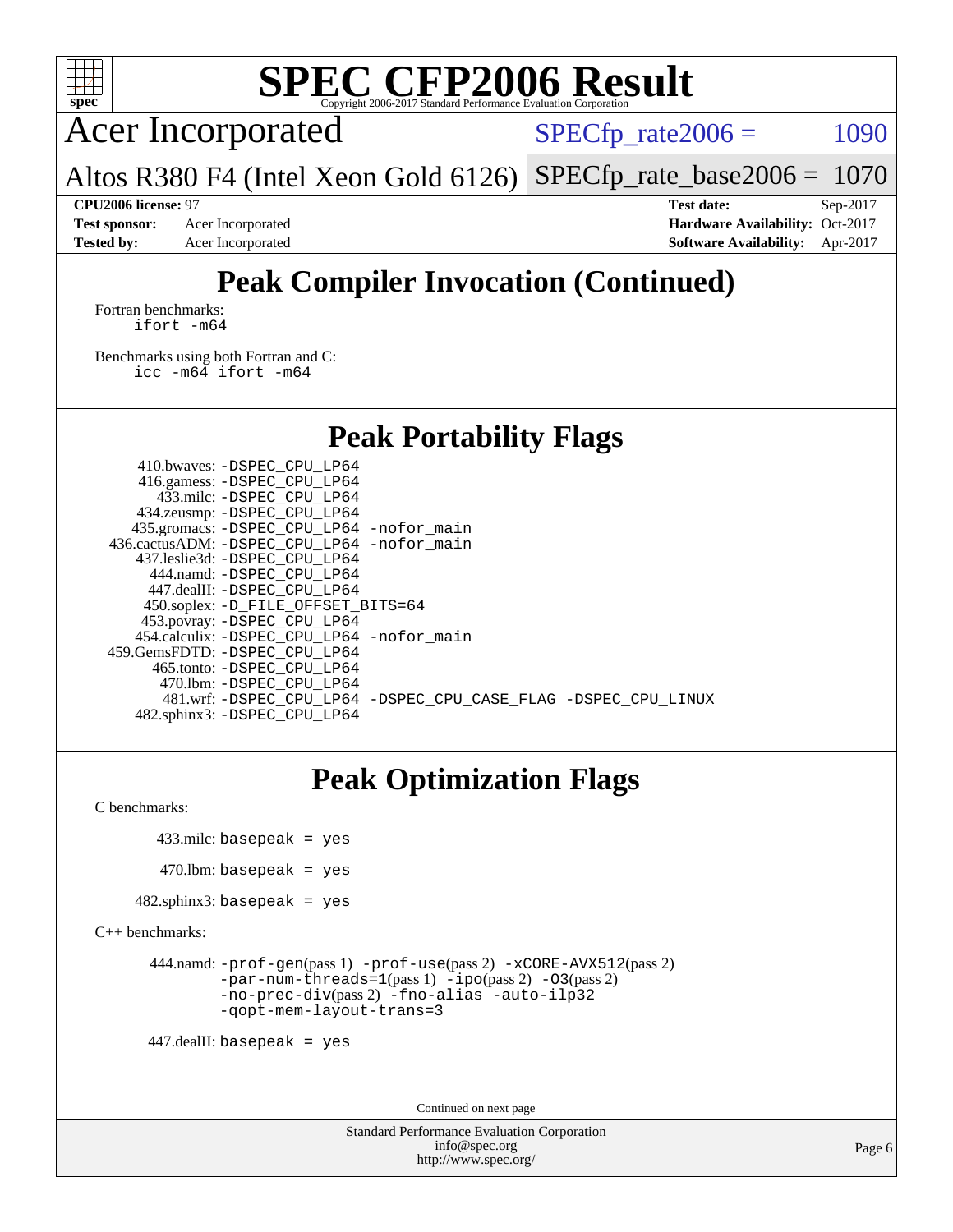

Acer Incorporated

 $SPECTp\_rate2006 = 1090$ 

Altos R380 F4 (Intel Xeon Gold 6126) [SPECfp\\_rate\\_base2006 =](http://www.spec.org/auto/cpu2006/Docs/result-fields.html#SPECfpratebase2006) 1070

**[Test sponsor:](http://www.spec.org/auto/cpu2006/Docs/result-fields.html#Testsponsor)** Acer Incorporated **Acceleration Availability:** Oct-2017 **[Tested by:](http://www.spec.org/auto/cpu2006/Docs/result-fields.html#Testedby)** Acer Incorporated **[Software Availability:](http://www.spec.org/auto/cpu2006/Docs/result-fields.html#SoftwareAvailability)** Apr-2017

**[CPU2006 license:](http://www.spec.org/auto/cpu2006/Docs/result-fields.html#CPU2006license)** 97 **[Test date:](http://www.spec.org/auto/cpu2006/Docs/result-fields.html#Testdate)** Sep-2017

## **[Peak Optimization Flags \(Continued\)](http://www.spec.org/auto/cpu2006/Docs/result-fields.html#PeakOptimizationFlags)**

Standard Performance Evaluation Corporation [info@spec.org](mailto:info@spec.org) 450.soplex: [-prof-gen](http://www.spec.org/cpu2006/results/res2017q4/cpu2006-20170918-49397.flags.html#user_peakPASS1_CXXFLAGSPASS1_LDFLAGS450_soplex_prof_gen_e43856698f6ca7b7e442dfd80e94a8fc)(pass 1) [-prof-use](http://www.spec.org/cpu2006/results/res2017q4/cpu2006-20170918-49397.flags.html#user_peakPASS2_CXXFLAGSPASS2_LDFLAGS450_soplex_prof_use_bccf7792157ff70d64e32fe3e1250b55)(pass 2) [-xCORE-AVX512](http://www.spec.org/cpu2006/results/res2017q4/cpu2006-20170918-49397.flags.html#user_peakPASS2_CXXFLAGSPASS2_LDFLAGS450_soplex_f-xCORE-AVX512)(pass 2) [-par-num-threads=1](http://www.spec.org/cpu2006/results/res2017q4/cpu2006-20170918-49397.flags.html#user_peakPASS1_CXXFLAGSPASS1_LDFLAGS450_soplex_par_num_threads_786a6ff141b4e9e90432e998842df6c2)(pass 1) [-ipo](http://www.spec.org/cpu2006/results/res2017q4/cpu2006-20170918-49397.flags.html#user_peakPASS2_CXXFLAGSPASS2_LDFLAGS450_soplex_f-ipo)(pass 2) [-O3](http://www.spec.org/cpu2006/results/res2017q4/cpu2006-20170918-49397.flags.html#user_peakPASS2_CXXFLAGSPASS2_LDFLAGS450_soplex_f-O3)(pass 2) [-no-prec-div](http://www.spec.org/cpu2006/results/res2017q4/cpu2006-20170918-49397.flags.html#user_peakPASS2_CXXFLAGSPASS2_LDFLAGS450_soplex_f-no-prec-div)(pass 2) [-qopt-malloc-options=3](http://www.spec.org/cpu2006/results/res2017q4/cpu2006-20170918-49397.flags.html#user_peakOPTIMIZE450_soplex_f-qopt-malloc-options_0fcb435012e78f27d57f473818e45fe4) [-qopt-mem-layout-trans=3](http://www.spec.org/cpu2006/results/res2017q4/cpu2006-20170918-49397.flags.html#user_peakCXXOPTIMIZE450_soplex_f-qopt-mem-layout-trans_170f5be61cd2cedc9b54468c59262d5d) 453.povray: [-prof-gen](http://www.spec.org/cpu2006/results/res2017q4/cpu2006-20170918-49397.flags.html#user_peakPASS1_CXXFLAGSPASS1_LDFLAGS453_povray_prof_gen_e43856698f6ca7b7e442dfd80e94a8fc)(pass 1) [-prof-use](http://www.spec.org/cpu2006/results/res2017q4/cpu2006-20170918-49397.flags.html#user_peakPASS2_CXXFLAGSPASS2_LDFLAGS453_povray_prof_use_bccf7792157ff70d64e32fe3e1250b55)(pass 2) [-xCORE-AVX512](http://www.spec.org/cpu2006/results/res2017q4/cpu2006-20170918-49397.flags.html#user_peakPASS2_CXXFLAGSPASS2_LDFLAGS453_povray_f-xCORE-AVX512)(pass 2)  $-par-num-threads=1(pass 1) -ipo(pass 2) -O3(pass 2)$  $-par-num-threads=1(pass 1) -ipo(pass 2) -O3(pass 2)$  $-par-num-threads=1(pass 1) -ipo(pass 2) -O3(pass 2)$  $-par-num-threads=1(pass 1) -ipo(pass 2) -O3(pass 2)$  $-par-num-threads=1(pass 1) -ipo(pass 2) -O3(pass 2)$  $-par-num-threads=1(pass 1) -ipo(pass 2) -O3(pass 2)$ [-no-prec-div](http://www.spec.org/cpu2006/results/res2017q4/cpu2006-20170918-49397.flags.html#user_peakPASS2_CXXFLAGSPASS2_LDFLAGS453_povray_f-no-prec-div)(pass 2) [-unroll4](http://www.spec.org/cpu2006/results/res2017q4/cpu2006-20170918-49397.flags.html#user_peakCXXOPTIMIZE453_povray_f-unroll_4e5e4ed65b7fd20bdcd365bec371b81f) [-qopt-mem-layout-trans=3](http://www.spec.org/cpu2006/results/res2017q4/cpu2006-20170918-49397.flags.html#user_peakCXXOPTIMIZE453_povray_f-qopt-mem-layout-trans_170f5be61cd2cedc9b54468c59262d5d) [Fortran benchmarks](http://www.spec.org/auto/cpu2006/Docs/result-fields.html#Fortranbenchmarks): 410.bwaves: [-xCORE-AVX512](http://www.spec.org/cpu2006/results/res2017q4/cpu2006-20170918-49397.flags.html#user_peakOPTIMIZE410_bwaves_f-xCORE-AVX512) [-ipo](http://www.spec.org/cpu2006/results/res2017q4/cpu2006-20170918-49397.flags.html#user_peakOPTIMIZE410_bwaves_f-ipo) [-O3](http://www.spec.org/cpu2006/results/res2017q4/cpu2006-20170918-49397.flags.html#user_peakOPTIMIZE410_bwaves_f-O3) [-no-prec-div](http://www.spec.org/cpu2006/results/res2017q4/cpu2006-20170918-49397.flags.html#user_peakOPTIMIZE410_bwaves_f-no-prec-div) [-qopt-prefetch](http://www.spec.org/cpu2006/results/res2017q4/cpu2006-20170918-49397.flags.html#user_peakOPTIMIZE410_bwaves_f-qopt-prefetch) 416.gamess: [-prof-gen](http://www.spec.org/cpu2006/results/res2017q4/cpu2006-20170918-49397.flags.html#user_peakPASS1_FFLAGSPASS1_LDFLAGS416_gamess_prof_gen_e43856698f6ca7b7e442dfd80e94a8fc)(pass 1) [-prof-use](http://www.spec.org/cpu2006/results/res2017q4/cpu2006-20170918-49397.flags.html#user_peakPASS2_FFLAGSPASS2_LDFLAGS416_gamess_prof_use_bccf7792157ff70d64e32fe3e1250b55)(pass 2) [-xCORE-AVX512](http://www.spec.org/cpu2006/results/res2017q4/cpu2006-20170918-49397.flags.html#user_peakPASS2_FFLAGSPASS2_LDFLAGS416_gamess_f-xCORE-AVX512)(pass 2)  $-$ par-num-threads=1(pass 1)  $-$ ipo(pass 2)  $-$ O3(pass 2) [-no-prec-div](http://www.spec.org/cpu2006/results/res2017q4/cpu2006-20170918-49397.flags.html#user_peakPASS2_FFLAGSPASS2_LDFLAGS416_gamess_f-no-prec-div)(pass 2) [-unroll2](http://www.spec.org/cpu2006/results/res2017q4/cpu2006-20170918-49397.flags.html#user_peakOPTIMIZE416_gamess_f-unroll_784dae83bebfb236979b41d2422d7ec2) [-inline-level=0](http://www.spec.org/cpu2006/results/res2017q4/cpu2006-20170918-49397.flags.html#user_peakOPTIMIZE416_gamess_f-inline-level_318d07a09274ad25e8d15dbfaa68ba50) [-scalar-rep-](http://www.spec.org/cpu2006/results/res2017q4/cpu2006-20170918-49397.flags.html#user_peakOPTIMIZE416_gamess_f-disablescalarrep_abbcad04450fb118e4809c81d83c8a1d) 434.zeusmp: basepeak = yes 437.leslie3d: Same as 410.bwaves 459.GemsFDTD: Same as 410.bwaves 465.tonto: [-prof-gen](http://www.spec.org/cpu2006/results/res2017q4/cpu2006-20170918-49397.flags.html#user_peakPASS1_FFLAGSPASS1_LDFLAGS465_tonto_prof_gen_e43856698f6ca7b7e442dfd80e94a8fc)(pass 1) [-prof-use](http://www.spec.org/cpu2006/results/res2017q4/cpu2006-20170918-49397.flags.html#user_peakPASS2_FFLAGSPASS2_LDFLAGS465_tonto_prof_use_bccf7792157ff70d64e32fe3e1250b55)(pass 2) [-xCORE-AVX512](http://www.spec.org/cpu2006/results/res2017q4/cpu2006-20170918-49397.flags.html#user_peakPASS2_FFLAGSPASS2_LDFLAGS465_tonto_f-xCORE-AVX512)(pass 2) [-par-num-threads=1](http://www.spec.org/cpu2006/results/res2017q4/cpu2006-20170918-49397.flags.html#user_peakPASS1_FFLAGSPASS1_LDFLAGS465_tonto_par_num_threads_786a6ff141b4e9e90432e998842df6c2)(pass 1) [-ipo](http://www.spec.org/cpu2006/results/res2017q4/cpu2006-20170918-49397.flags.html#user_peakPASS2_FFLAGSPASS2_LDFLAGS465_tonto_f-ipo)(pass 2) [-O3](http://www.spec.org/cpu2006/results/res2017q4/cpu2006-20170918-49397.flags.html#user_peakPASS2_FFLAGSPASS2_LDFLAGS465_tonto_f-O3)(pass 2) [-no-prec-div](http://www.spec.org/cpu2006/results/res2017q4/cpu2006-20170918-49397.flags.html#user_peakPASS2_FFLAGSPASS2_LDFLAGS465_tonto_f-no-prec-div)(pass 2) [-unroll4](http://www.spec.org/cpu2006/results/res2017q4/cpu2006-20170918-49397.flags.html#user_peakOPTIMIZE465_tonto_f-unroll_4e5e4ed65b7fd20bdcd365bec371b81f) [-auto](http://www.spec.org/cpu2006/results/res2017q4/cpu2006-20170918-49397.flags.html#user_peakOPTIMIZE465_tonto_f-auto) [-inline-calloc](http://www.spec.org/cpu2006/results/res2017q4/cpu2006-20170918-49397.flags.html#user_peakOPTIMIZE465_tonto_f-inline-calloc) [-qopt-malloc-options=3](http://www.spec.org/cpu2006/results/res2017q4/cpu2006-20170918-49397.flags.html#user_peakOPTIMIZE465_tonto_f-qopt-malloc-options_0fcb435012e78f27d57f473818e45fe4) [Benchmarks using both Fortran and C](http://www.spec.org/auto/cpu2006/Docs/result-fields.html#BenchmarksusingbothFortranandC): 435.gromacs: [-prof-gen](http://www.spec.org/cpu2006/results/res2017q4/cpu2006-20170918-49397.flags.html#user_peakPASS1_CFLAGSPASS1_FFLAGSPASS1_LDFLAGS435_gromacs_prof_gen_e43856698f6ca7b7e442dfd80e94a8fc)(pass 1) [-prof-use](http://www.spec.org/cpu2006/results/res2017q4/cpu2006-20170918-49397.flags.html#user_peakPASS2_CFLAGSPASS2_FFLAGSPASS2_LDFLAGS435_gromacs_prof_use_bccf7792157ff70d64e32fe3e1250b55)(pass 2) [-xCORE-AVX512](http://www.spec.org/cpu2006/results/res2017q4/cpu2006-20170918-49397.flags.html#user_peakPASS2_CFLAGSPASS2_FFLAGSPASS2_LDFLAGS435_gromacs_f-xCORE-AVX512)(pass 2) [-par-num-threads=1](http://www.spec.org/cpu2006/results/res2017q4/cpu2006-20170918-49397.flags.html#user_peakPASS1_CFLAGSPASS1_FFLAGSPASS1_LDFLAGS435_gromacs_par_num_threads_786a6ff141b4e9e90432e998842df6c2)(pass 1) [-qopt-prefetch](http://www.spec.org/cpu2006/results/res2017q4/cpu2006-20170918-49397.flags.html#user_peakOPTIMIZE435_gromacs_f-qopt-prefetch) [-auto-ilp32](http://www.spec.org/cpu2006/results/res2017q4/cpu2006-20170918-49397.flags.html#user_peakCOPTIMIZE435_gromacs_f-auto-ilp32) [-qopt-mem-layout-trans=3](http://www.spec.org/cpu2006/results/res2017q4/cpu2006-20170918-49397.flags.html#user_peakCOPTIMIZE435_gromacs_f-qopt-mem-layout-trans_170f5be61cd2cedc9b54468c59262d5d)  $436.cactusADM: basepeak = yes$  $454$ .calculix: basepeak = yes  $481$ .wrf: basepeak = yes The flags files that were used to format this result can be browsed at <http://www.spec.org/cpu2006/flags/Intel-ic17.0-official-linux64-revF.html> <http://www.spec.org/cpu2006/flags/Acer-Platform-Settings-V1.3-revC.html> You can also download the XML flags sources by saving the following links: <http://www.spec.org/cpu2006/flags/Intel-ic17.0-official-linux64-revF.xml> <http://www.spec.org/cpu2006/flags/Acer-Platform-Settings-V1.3-revC.xml>

<http://www.spec.org/>